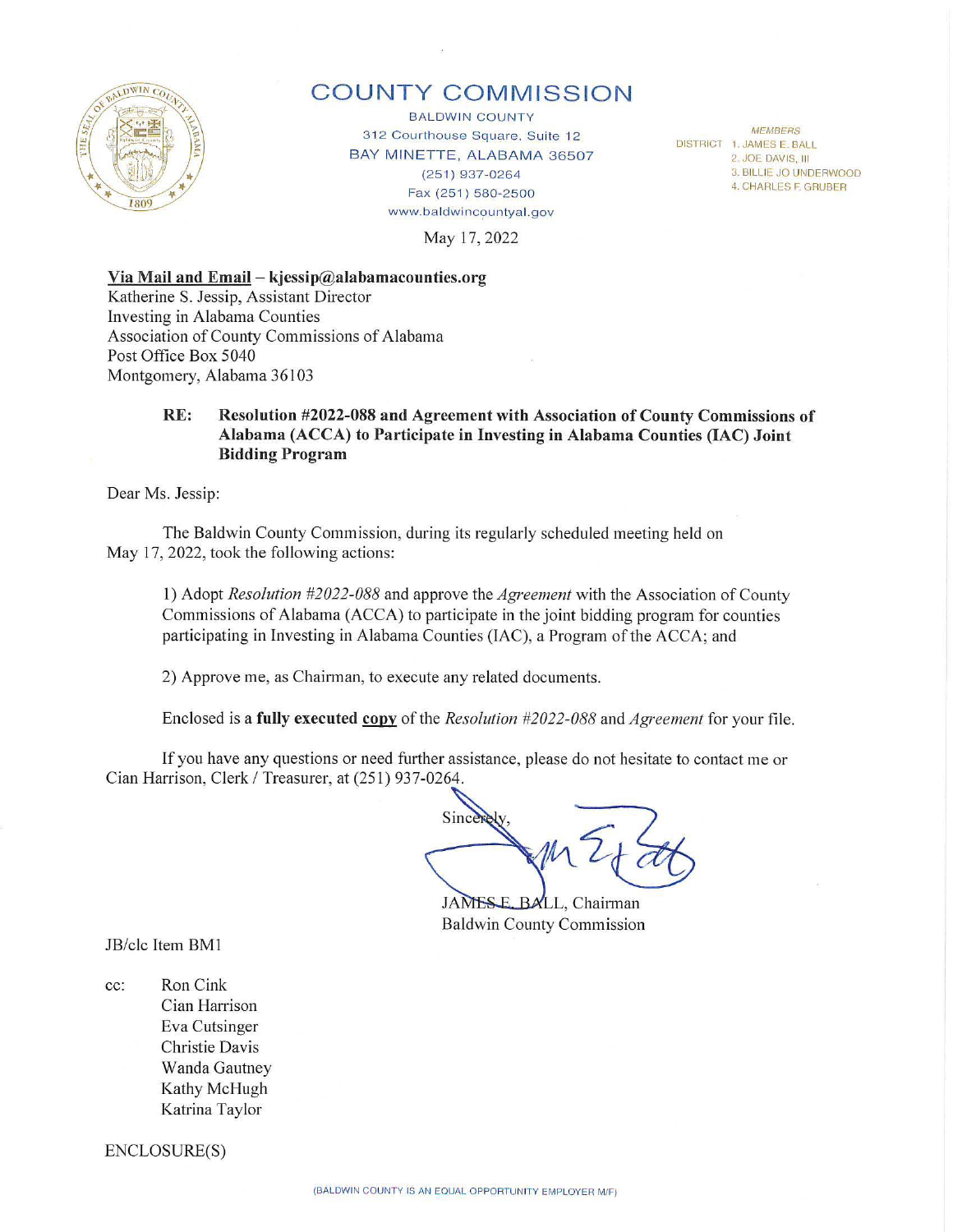### **Resolution #2022-088**

## **Resolution And Agreement To Participate In The Joint Bidding Program For Counties Participating In Investing In Alabama Counties, A Program Of The Association Of County Commissions Of Alabama**

**WHEREAS,** Section 41-16-50(b), Code of Alabama 1975, authorizes two or more counties in the state to enter into agreements for the joint bidding and purchase of items required to be bid under Alabama's competitive bid law(§§ 41-16-50 et seq., Code of Alabama 1975); and

**WHEREAS,** the Association of County Commissions of Alabama (the "Association") has agreed to administer a joint bidding program pursuant to§ 41-16-50(b) for counties participating in the Association's Investing in Alabama Counties ("IAC") program for the joint bidding of certain equipment, materials, and supplies required to be competitively bid under Alabama's competitive bid law (the "IAC joint bidding program" or "program"); and

**WHEREAS,** pursuant to§ 41-16-50, each county participating in the IAC program that desires to participate in the IAC joint bidding program is required to adopt a similar resolution, signifying its desire to participate and its agreement to the terms and conditions of participation; and

**WHEREAS,** the Baldwin County Commission (the "Commission") desires to join and participate in the IAC joint bidding program and understands and agrees to the procedures as set out below:

1) Thal the Association, a non-profit organization devoted to providing support and services to its membership of the counties in Alabama, shall provide administrative services to the program, and in this regard, shall:

• oversee the development of written specifications for each item to be bid,

• provide notice by mail or as otherwise authorized by Alabama's competitive bid law to respective bidders for each item to be jointly bid as required by law,

open bids pursuant to bid specifications at its office at 2 North Jackson Street in Montgomery, Alabama, and

• provide other services as necessary excluding the awarding of the contracts.

2) That to participate in the program, the Commission shall forward to the Association the names and addresses of each person or company who has submitted a written request to be included in solicitations of bids for a particular item (its "vendor list"), and that following receipt of said vendor lists, the Association shall mail, or as otherwise authorized by Alabama's competitive bid law, appropriate bid specifications to each applicable person or company if that particular item is being bid, as provided in § 41-16-54.

3) That in compliance with § 41-16-54, the Commission shall not be eligible to purchase an item under a contract awarded through the program unless ii has provided the Association with its vendor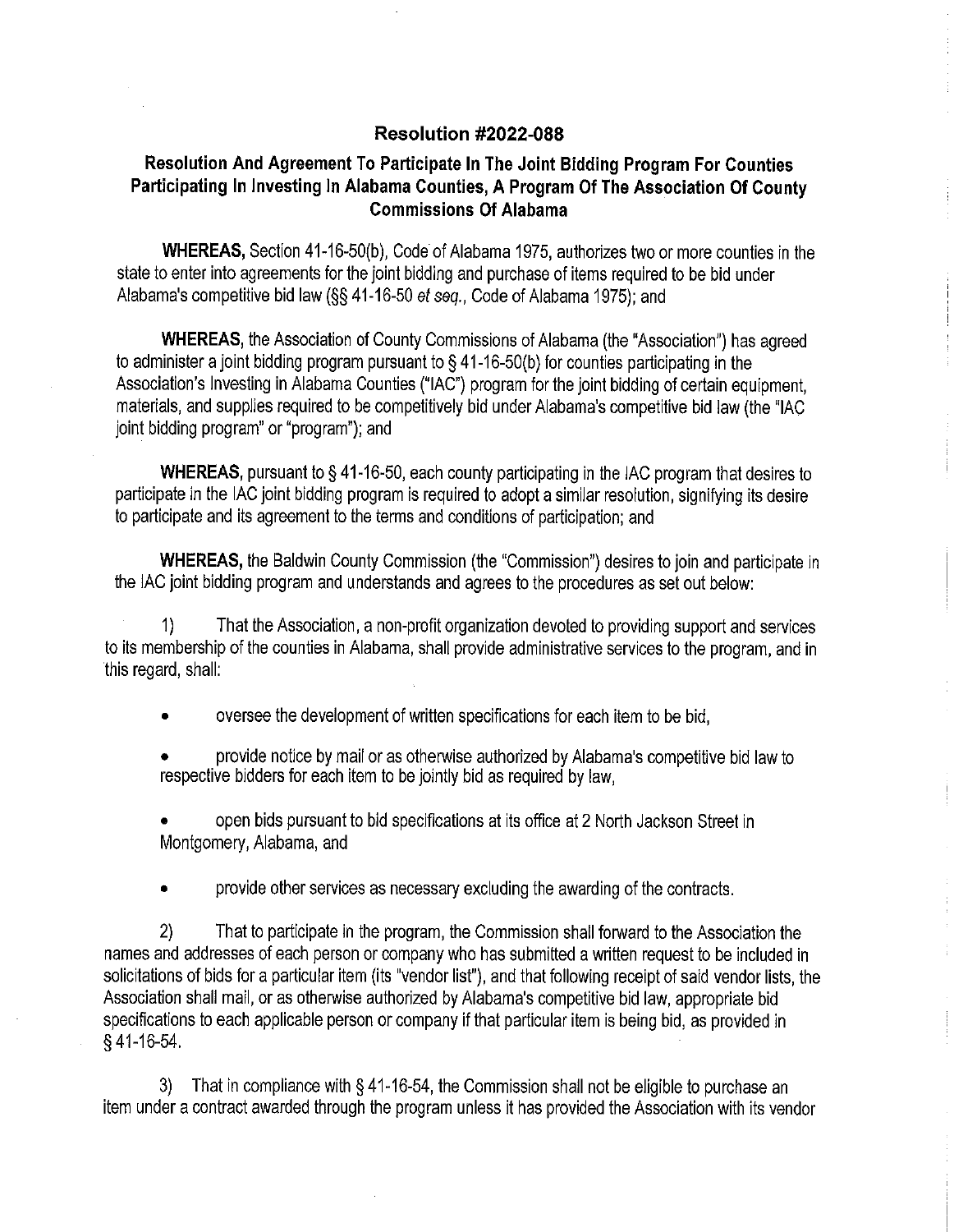list for that item, if such a list is held by the County.

4) That the Association will provide the Commission notice of each solicitation for bid and in compliance with§ 41-16-54, the Commission shall post said notice on a bulletin board in the County's purchasing office.

5) That in compliance with § 41-16-54, the Commission agrees that it shall not be eligible to purchase an item under a contract awarded through the program unless it has posted such notice.

6) That following the opening of bids, a pre-designated county commission will serve as awarding authority for the IAC joint bidding program and shall determine the lowest responsible bidder and award any contract bid through the program at a regular meeting of the designated county commission as announced at the opening of bids.

7) That the Association shall not serve as the awarding authority for any item bid through the program.

8) That participation in the program is strictly voluntary, and that, subject to the conditions set out in paragraphs 2, 3, 4, and 5, once a contract has been awarded for a particular item bid through the program, the Commission may purchase that item during the contract period under the terms of and at the price established under the contract, but shall not be required to purchase any particular item under the contract awarded through the program.

9) That if the Commission decides to purchase an item other than through the program, it must separately bid that item if such bidding is required by Alabama's competitive bid law.

10) That following the award of a contract under the program, purchases of items through the program by the Commission shall be made directly from the successful bidder by the County pursuant to its own purchasing policy, and that there shall be no joint purchasing agent representing the program or any counties participating in the program.

11) That the Commission shall remain a member of the program so long as it desires and agrees to participate in this joint bidding agreement under its terms and conditions, and that the Commission shall give at least thirty (30) days notice in writing to the Association of its intent to terminate its participation in the program and the date on which its participation will terminate.

12) That following the termination of the Commission's participation in the program, the Commission shall be removed from the program and from any correspondence or advertisement regarding the program or any item to be bid under its terms and conditions.

13) That following its termination from the program, the Commission shall not be eligible to make purchases under the terms and at the cost of the contract award for a particular item, and will be required to bid each item on its own under the requirements of Alabama's competitive bid law.

14) That this resolution, once adopted by the Commission, shall serve as its agreement and contract with all other counties participating in the program for the joint bidding of certain items required to be bid under Alabama's competitive bid law.